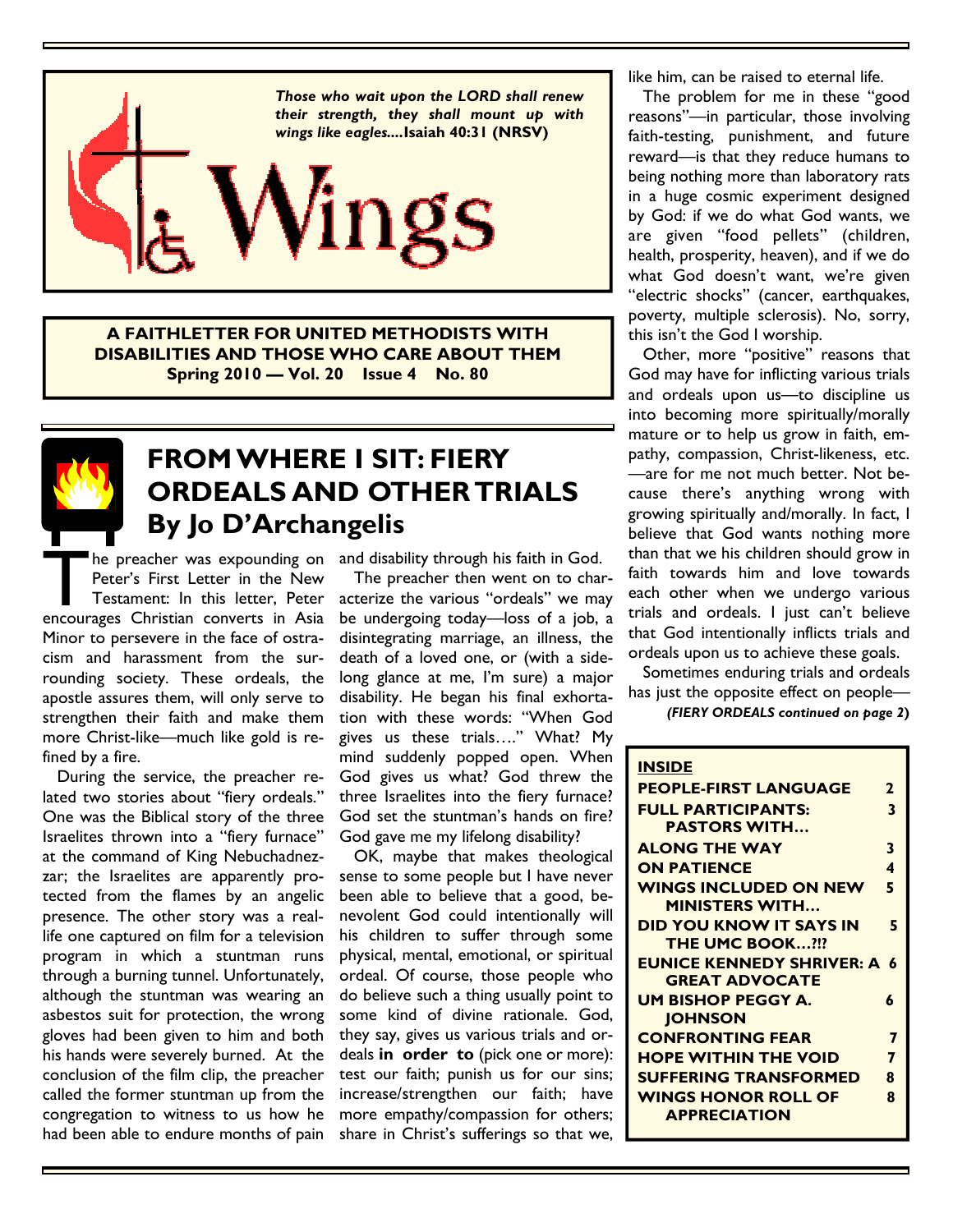#### **The Spring 2010** Page 2 and 2010 **Page 2**

they may become bitter and even lose whatever faith they once had. But if trials and ordeals don't have the intended effect, then what is the point of inflicting them in the first place? Or is God just playing the odds (this cancer is more likely than not to make Fred a better person)? However you try to justify it, this is not the God I worship.

 Then who is the God I worship? I believe he is a God who is always with me sharing my pain and sorrow even when I cannot feel his presence through my despair. I believe he is a God who provides me with comfort, encouragement, and strength even in those cases where

**(FIERY ORDEALS continued from page 1)**  $\parallel$  may have, to one extent or another, brought my misfortune upon myself. Most of all, I believe he is a God in whom ultimately "all things work together for good" (Romans 8:28). Even in my darkest times, God continues to fulfill his will and purpose for my life and to do so in unexpected ways that would have seemed improbable, if not impossible, under the circumstances.

> This is the God that Jesus reveals to me—not a God who intentionally gives us fiery ordeals to make us better people but rather a God who gives us the hope and faith we need to make it through the flames to the other side and there to find ourselves in a better place.



A non-official quarterly newsletter for United Methodists with disabling conditions and all others interested in the issues of disability, accessibility, and the church

#### FOUNDER/EDITOR COMPUTER LAYOUT/GRAPHIC DESIGN Jo D'Archangelis

CORRESPONDENCE Send all correspondence—including feedback, original writings, items from other sources, and changes of address—to Jo D'Archangelis, Editor; mailing address: 592 Ammunition Road, Apt. 1, Fallbrook, CA 92028-3191; phone/fax: 760-723-2668 (please call before faxing); e-mail: jodarlis@aol.com.

E-WINGS Two electronic versions of Wings are available for those who are visionimpaired and have computer "reading" devices, those who have difficulty handling paper and print publications, those who live outside the United States and its possessions, and/or those who just prefer computer viewing: (1.) A document version in partially formatted text without graphics available to those able to open attached files in Microsoft Word Document 2000 (this version seems to work best for those who use computer "reading" devices), and (2.) A full newsletter-formatted version with color graphics available to those able to open attached files in PDF format with Adobe Reader 6.0 or higher software (Adobe Reader software is easily downloaded from Adobe.com without charge). E-mail Jo D'Archangelis at jodarlis@aol.com to request one, or both, of these versions.

WINGS ONLINE Selected back issues of Wings plus information about the newsletter and its founder/editor may be found at the Web site of the United Methodist Association Of Ministers With Disabilities (UMAMD), www.umdisabledministers.org/ wings000.html.

DONATIONS Wings is an all-volunteer effort, but financial assistance is needed for printing and mailing costs as well as for the purchase and maintenance of the computer equipment used by the editor. Most of our funding comes from reader donations. There are no subscription fees. If you think Wings is worth it, please make out a check or money order payable to "Fallbrook United Methodist Church" (or "FUMC"), mark it "Wings Newsletter", and mail it to Fallbrook United Methodist Church; church address: 1844 Winterhaven Road, Fallbrook, CA 92028; phone: 760- 728-1472; fax: 760-728-7433; e-mail: FUMC1887@sbcglobal.net.

#### PEOPLE-FIRST **LANGUAGE** By Nella Uitvlugt

The point of "People-First Language" hit home for one of our staff members recently as she was reading her son a book in which two characters argued over whether one of them was "an allergic." If you visit the Friendship offices, you're pretty likely to see Gwen reach for the stash of tissues she always keeps nearby (and you'll never catch her eating shellfish), yet she would not define herself by this one characteristic.

 And that's just the point. To emphasize one thing about a person not only reinforces stereotypes, it also ignores the complex (and changing!) set of strengths and weaknesses, likes and dislikes, each one of us possesses. In light of this, we would like to challenge [you] to reflect on the way we use our words to describe each [other].

 Consider these People-First principles:

 1. Identify individuals first, before naming disabilities. For example, "my friend who has Down syndrome" instead of "my Down's friend."

 2. Children with disabilities grow into adults with disabilities. Avoid calling adults children [and treating them as children].

 3. A person "has" a disability, rather than "suffers from," "is a victim of," etc.

 4. Each person has their own interests and talents. Avoid using stereotypes, such as "they're all so friendly," to describe people.

Slightly adapted from Extras, the newsletter of Friendship Ministries (Spring 2009). Uitvlugt is Executive Director of Friendship Ministries.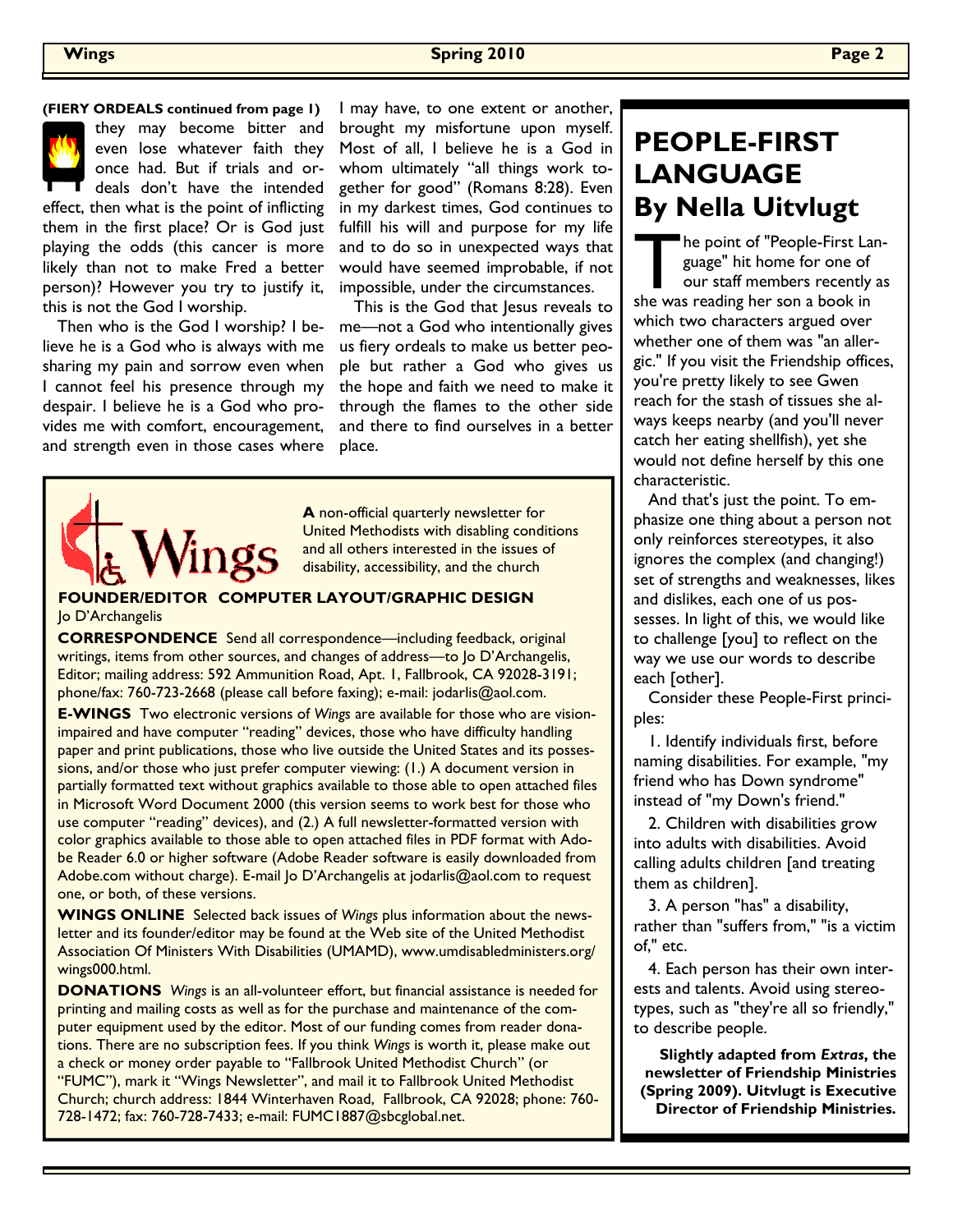

### FULL PARTICIPANTS: PASTORS WITH DISABILITIES SHARE STRUGGLES AND HOPES By Bill Fentum

F or the Rev. Kirk Van Gilder, life in<br>the deaf community and his call to<br>ministry both began in a single<br>moment of grace. Born hard-of-hearing, the deaf community and his call to ministry both began in a single he learned sign language when the condition progressed in his teen years. But he still struggled in his 20s to identify with deaf culture, in many ways its own world. Then during a mission trip to a deaf school in Kenya a hearing teacher pushed him aside, refusing to let him lead a class.

 Later he told his mission partners what had happened. "I had experienced total rejection of myself as a deaf person, and I broke down in tears in front of the team," he recalls. "I tried to leave the room, but the other deaf people encircled me in prayer. It was like a sacrament—every bit as powerful as my baptism—and I felt at home."

 Mr. Van Gilder then went to seminary and now serves as an ordained United Methodist elder in the Baltimore-Washington Conference. He shared his story during a meeting of the United Methodist Association of Ministers with Disabilities (UMAMD), Oct. 6-7 at Perkins School of Theology, Southern Methodist University.

 UMAMD, an official caucus within the denomination, changed its name at the meeting from the Association of Physically Challenged Ministers. Founded in 1990, the group supports disabled people in ordained or lay ministry and advocates for them at all church levels. The United Methodist Social Principles urge "the Church and society to recognize and receive the gifts of persons with disabilities, to enable them to be full participants in the life of the church."

 Many people, though, experience the opposite. The Rev. Bill Downing, an elder in the Peninsula-Delaware Confer-

ence, led local churches for three decades before a serious auto accident forced him into disability leave in 2003. "Friends distanced themselves from me," Mr. Downing said at the meeting, "and I heard more 'poor Bill' than, 'You're OK, and you'll go far just the same.'" Worse, he said, someone suggested that he must have sinned or "crossed lines with God" to be forced out of the pulpit so violently.

 That's retributive justice theology, says the Rev. Bruce Birch, a former dean of Wesley Theological Seminary who led part of the UMAMD meeting.

"The Book of Job tried to knock it down," he said, "but a lot of the friends of Job are still out there, preaching that the righteous prosper and the wicked perish."

 Dr. Birch helped draft policies on disability adopted in 2008 by the Association of Theological Schools, an agency that accredits most seminaries in the U.S. and Canada. Under the new policies each seminary is urged to ensure physical access, welcome disabled students and faculty, and include disability concerns in its courses. Many schools, according to Dr. Birch, need advice on how to take those steps. "I'd love it if people in our network would go to all 13 United Methodist seminaries and ask to see their disability policies," he said. "See if you can open a conversation."

 Dr. Birch's daughter Becky, 29, was (FULL PARTICIPANTS cont. on page 4)

# ALONG THE WAY By Sudha Khristmukti

Sometimes it is in becoming lost that I am truly found…

In the hour of darkness that I see God's light; in being helpless that I seek God's strength, a strength far greater than mine.

In reaching a dangerous precipice that I discover important truths. In losing that I really win, In searching that I find, In the face of rejection, humiliation, pain, and unspeakable grief, that I find the true measure of God's unconditional love and the blessing of God's

peace.

◇◇◇◇◇◇◇◇◇◇◇◇◇◇◇◇◇◇◇◇◇◇◇◇◇◇◇◇◇◇◇◇◇◇

In the depths of the loneliness from failure, from abandonment, from betrayal, I grasp the meaning of God's

word.

When I finally dare to take that step of trust, and let God into my heart; into all the wounded places the world cannot see, When I dare to take refuge in the shelter of God's care, when I dare to prepare God room,

To live the journey of the faith that I profess.

From Alive Now (Nov./Dec. 2009). Khristmukti is a freelance writer and independent teacher of English. She is a member of The Methodist Church in India and lives in Nadiad, Gujarat, India.

ANCORA CONTROLADO DE CONTROLADO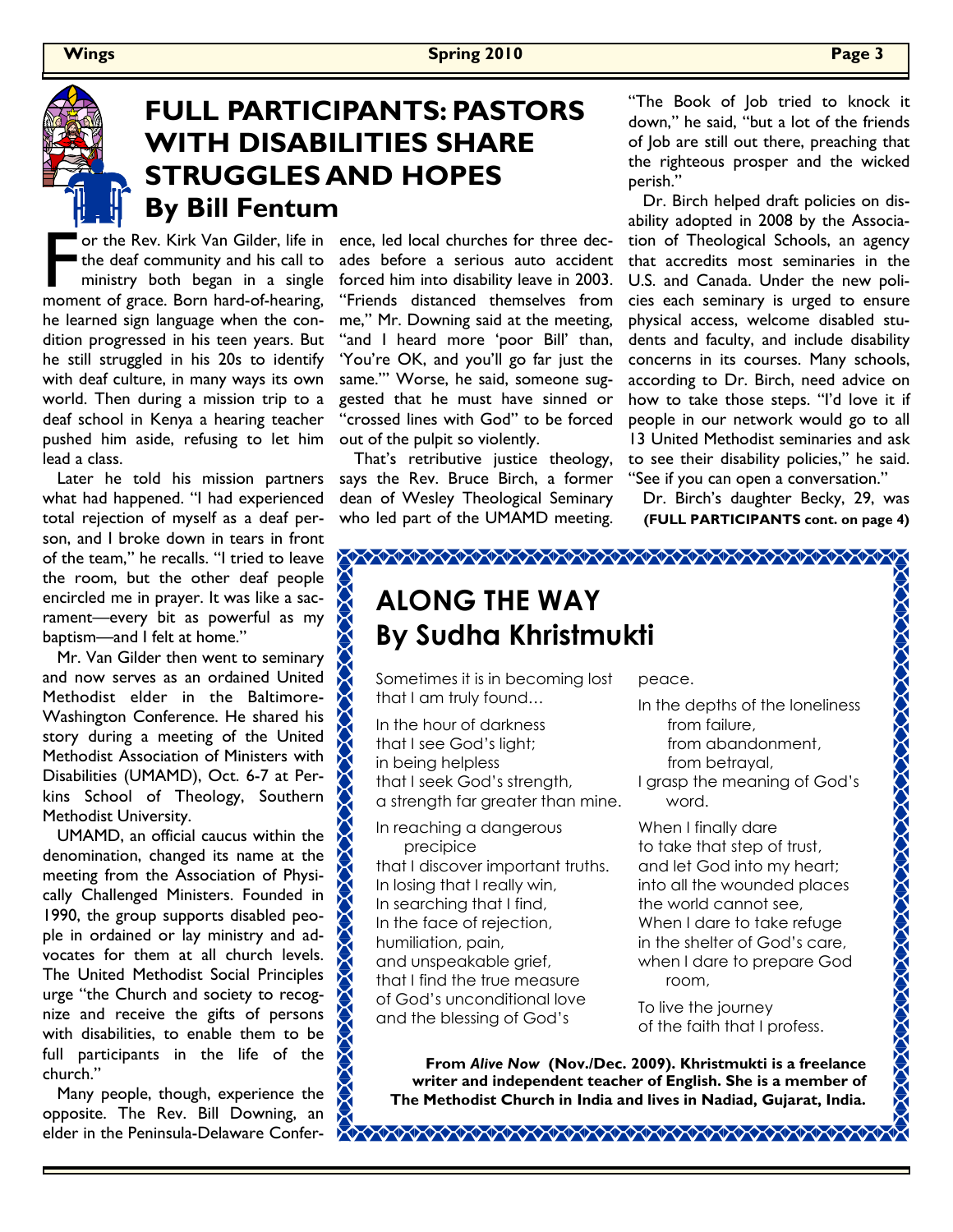

born with severe intellectual and developmental disabilities. Being her father "has been both  $\mathbb{C}$  challenging and immensely rewarding," he said in a sermon at Perkins

Chapel, where UMAMD members led a worship service for students and faculty. Early on, Dr. Birch recalled, a doctor

told him to accept that Becky would "live her life as a flawed human being." "I was shocked," he said. "I couldn't imagine that her very humanity was in question. Are people on a continuum from more human to less human? I think not."

 Even some theologians, he added, measure worth according to ability. Thomas Aquinas (1225-1274) wrote in Summa Theologica that "only in a rational creature do you find a resemblance to God in the manner of an image. . . . [O]ther things resemble him in the manner of a trace." "This naturally leads to a hierarchy of intellect," Dr. Birch said, "that probably leaves my daughter as a flawed human being, and leaves the profoundly disabled often labeled as subhuman. I want to suggest... that the image of God has nothing to do with any set of abilities. Every human has the created possibility of reflecting the goodness of God, with whatever gifts we possess."

The Rev. Eric Pridmore, who co-

## ON PATIENCE By Henri Nouwen

atience is not just waiting until something happens over which we have no control: the arrival of a bus, the end of the rain, the return of a friend, the resolution of a conflict. Patience is not a waiting passively until someone does something. Patience asks us to live the moment to the fullest, to be completely present to the moment, to taste the here and now, to be where we are. When we are impatient, we behave as if the real thing will happen later, and somewhere else. Let's be patient and trust that the treasure we look for is hidden in the ground on which we stand.

From Bread For The Journey, Harper (San Francisco: 1997).

college.

"The image of God has nothing to do with any set of abilities. Every human has the created possibility of reflecting the goodness of God, with whatever gifts we possess." — Dr. Bruce Birch —

> Mr. Pridmore's disability and his busy drome, an autoimmune disorder that schedule sometimes clash, he said at paralyzed most of his body. He recovthe meeting. "Living with blindness ered after several months, but the outand then becomes difficult."

> It's easy for people with disabilities to something." God, too, is vulnerable. "It started in recruit enough students. "I see an opand rejected in a relationship." Later, in encourage a sense that people with dis-Exodus 3:7, God tells Moses: "I have abilities are needed in the church... begin feeling vulnerable and over-

(FULL PARTICIPANTS cont. from page 3) chairs the UMAMD, has lost most of observed the misery of my people who his sight to a degenerative eye disease are in Egypt; I have heard their cry on but leads Memorial United Methodist account of their taskmasters. Indeed, I Church in Bolton, Miss., with his wife, know their sufferings. . . ." Those should the Rev. Lisa Pridmore. A Ph.D. candi- also be powerful words, Dr. Birch said, date in sociology of religion at Drew in a postmodern world faced with war, University, he also teaches Old and economic woes, and the needs of an New Testament classes at a community aging population. Who better to preach that God shares in human suffering, he

> suggested, than disabled clergy who draw strength from that promise?

 In 2007, the Rev. Tom Hudspeth, director of deaf ministries at Lovers Lane UMC in Dallas, was struck with Guillain-Barré syn-

takes a secondary role to doing what come wasn't always certain. "People people expect of me," he said. "On one were quick to pray for my healing, but hand it's nice to have those responsi- slow to ask how I was actually doing," bilities. But to deal with everything and he told others at the meeting. "Why still find a way for my spirit to sing, now not ask what God was saying to me, in the midst of my frailty? We might learn

 Dr. Hudspeth, who is hard-of-hearing, whelmed, qualities that no one looks earned a D.Min. in deaf ministry at for in a church leader. Perhaps, Dr. Wesley Seminary in 2002. Wesley has Birch noted, that calls for a new since dropped the program—not for "theology of disability"—the idea that lack of funding, but because it couldn't the Garden of Eden," he said, "when portunity for us to be stewards of a God was the first one to be wounded vision," Dr. Hudspeth said, "where we Growing up with hearing loss, it was always something I tried to hide from the rest of the world….Then I realized God was calling the deaf side of me and saying, 'I want to use all of you, Tom, not just the hearing side.' That's what

this group can offer to the Christian community: God's call on people to do ministry that involves all of their abilities."

Adapted and slightly abridged from the UM Portal Web site (www. umportal.org); originally published Oct. 30, 2009, under the title Full Participants: Pastors With Disabilities Share Struggles, Hopes In Ministries.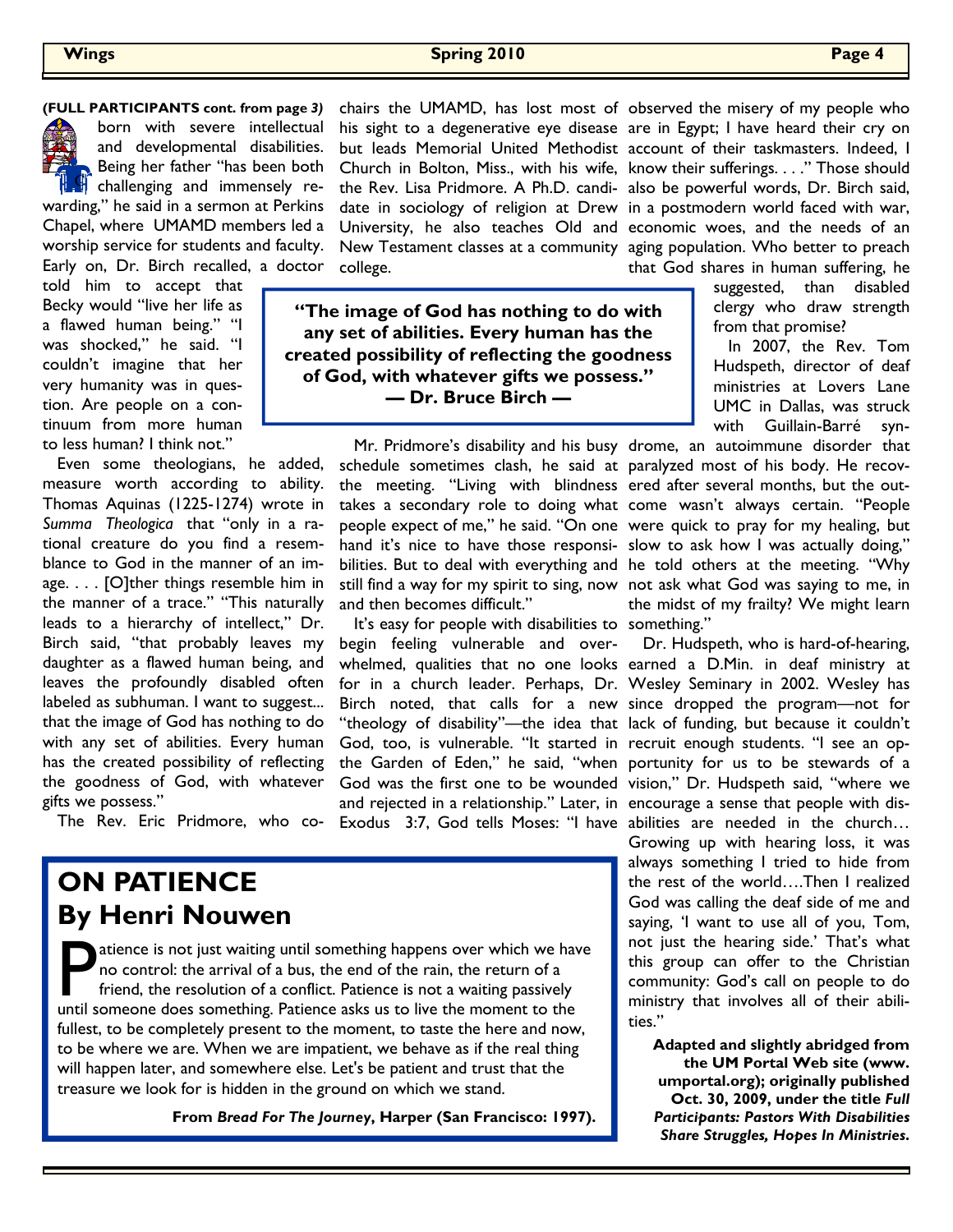

W ings newsletter has been in-<br>
of the United Methodist As-<br>
sociation of Ministers with Disabilities cluded on the new Web site of the United Methodist As-(UMAMD)—www.umdisabledministers.org—a Web site that officially became operational in February of this year. The Wings Web page features a short biography of the newsletter's founder/editor, Jo D'Archangelis, and tells how the newsletter came into being (www.umdisabledministers.org/ wings000.html). Selected back issues of Wings in PDF format are also available for viewing. "The eventual goal," said D'Archangelis, "is to archive all of the newsletter's existing issues going back to our debut issue in August of 1990."

 The UMAMD, an official caucus of the United Methodist Church formerly known as the Association of Physically Challenged Ministers (APCM), will also be celebrating its 20th anniversary this year. Under the longtime leadership of Rev. John C. Carr, the Association grew in numbers and in its impact on General Conference disability legislation. Carr retired in 2006, and Rev. J. Eric Pridmore and Evy McDonald were selected as co-chairs. Throughout the years, however, the task of the UMAMD has remained the same: "…to alert the denomination and others in faith communities to the ways attitudinal barriers have discouraged" people with disabilities from participating in ministry.

 Members of the UMAMD are not required to be clergy or United Methodist or even have a disability; they must simply support the Association's goals for people with disabilities who feel the call to serve, namely, full access to seminary education and leadership training as well as full acceptance as clergy and lay leaders at all levels of church ministry.

 Annual membership dues are \$25 while reduced dues for retirees, stu-

### WINGS INCLUDED ON  $\gtrdot$  NEW MINISTERS WITH DISABILITIES WEB SITE

dents, and other persons with limited income are \$15. More information about mission, membership, dues, and donations may be obtained by going online to the UMAMD Web site or by contacting Tim Vermande, UMAMD Secretary; mailing address: 3645 Toronto Ct., Indianapolis, IN 46268; email: tim@vermande.us.

 Vermande, who has cerebral palsy and back injuries from an accident, is also the designer and Webmaster of the new UMAMD Web site. In between working as a part-time instructor in World Civilizations And Cultural

Anthropology at a local school and teaching classes at St. Peter's United Church of Christ in Carmel, Ind., Vermande creates, as he puts it, "simple and straightforward (i.e., accessible)" Web sites at low cost for non-profits, especially those involved in disability ministry. He can also provide free Web space for those non-profits whose Web sites are on the verge of being discontinued as a result of budget cuts. Vermande's own Web site is at www.vermande.us.

 "Wings is very pleased," said D'Archangelis, "to have been asked to be part of the new UMAMD Web site and to participate in its own way in the vital work of this organization."

— J. D. —

# DID YOU KNOW IT SAYS IN THE UMC BOOK OF DISCIPLINE…?!?

#### Nondiscrimination Policies

1. It shall be the policy of The United Methodist Church that all agencies and institutions...shall:

(a) recruit, employ, utilize, recompense, and promote their professional staff and other personnel in a manner consistent with the commitment of The United Methodist Church to women and men of all races and ethnic origins, including persons with disabilities;

(b) fulfill their duties and responsibilities in a manner that does not involve segregation or discrimination on the basis of race, color, age, sex, or disability, including HIV status....

2. All agencies and institutions shall, insofar as reasonably possible, schedule and hold all events, including designated places of lodging and meals for the events, in accessible settings that adequately accommodate persons with disabilities. If for any reason whatsoever any event is scheduled or held in the facility that does not so conform, all notices of the meeting will include plainly stated advice to that affect, or alternatively may bear a logo consisting of the international symbol for access placed inside a slashed circle. The term event shall be given a broad interpretation and shall include, by way of example, scheduled conferences, seminars, and other meetings to which persons are invited or called to attend as representatives of the Church or its various institutions and agencies.

From Book of Discipline of the United Methodist Church 2000, ¶715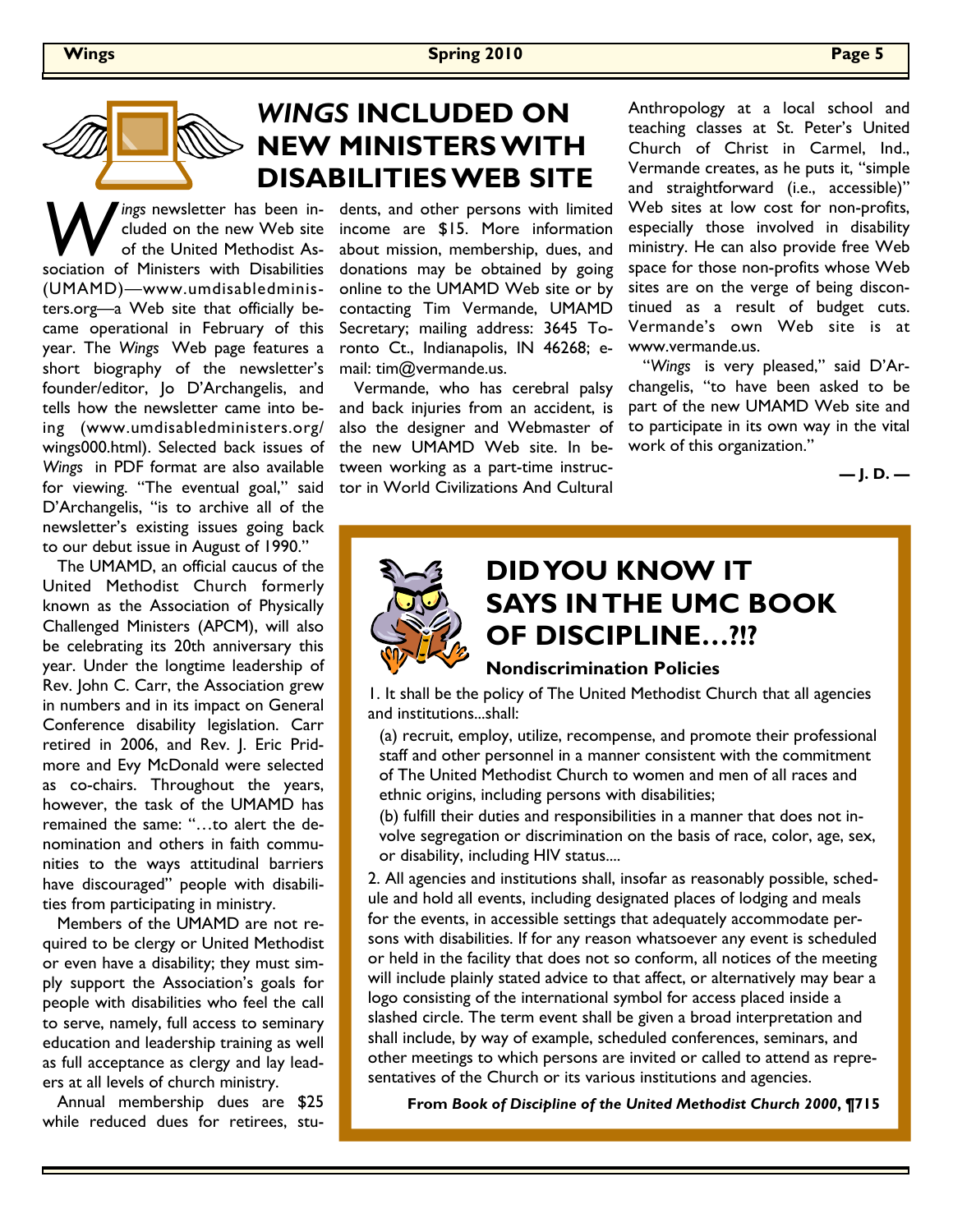# EUNICE KENNEDY SHRIVER: A GREAT ADVOCATE Bishop Peggy Johnson

The world lost a great advocate<br>for [people with] disabilities with<br>the passing of Eunice Kennedy<br>Shriver. She was the sister of the late for [people with] disabilities with the passing of Eunice Kennedy Shriver. She was the sister of the late President John F. Kennedy and a tireless worker for not only people with disabilities but human rights in general. She worked in the prison system and cared about people on the edges of life. Her great interest in disabilities came from her own family experience. Her sister Rosemary was intellectually challenged.

 In all of the reports about Eunice's passing not much was said about Rosemary. I always thought she was a Down syndrome child. From my research I learned that she had average intelligence, but she had learning disabilities and most likely suffered from mental illness. Her severe mood swings led her family to agree to have a lobotomy performed on her. This calmed her mood swings but left her severely cognitively impaired for life. The well-meaning intentions of her family to have this surgery performed on their daughter (which blessedly is now no longer a part of medical practice) created additional problems. It was indeed one of the first Kennedy family tragedies.

 This crisis in the family spurred Eunice Kennedy Shriver to begin the Special Olympics, which has grown into a worldwide venture. It gives dignity and purpose to people with many kinds of disabilities. Eunice also encouraged her brother, President Kennedy, to enact laws to improve the lot in life for people in institutions. These were some of the earliest beginnings of de-institutionalization in our country.

 Of all of the disability communities I have worked with, there is none more misunderstood than the mental health

#### UM BISHOP PEGGY A. JOHNSON

- Area and Year Elected Bishop: Philadelphia Area (Eastern Pennsylvania and Peninsula-Delaware Conferences) in 2008.
- Appointment When Elected: Pastor, Christ United Methodist Church of the Deaf, Baltimore, Md.
- Greatest Hope for The Church: The risen Christ among us manifested in our diversity.
- Greatest Challenge Facing The Church: Truly living out the Gospel in love and social witness.
- Primary Scripture Guiding Your Life and Ministry: Matthew 6:33: "Seek first the kingdom of God and God's righteousness and all these things shall be added unto you."
- Favorite Biblical Character: Barnabas, "Son of Encouragement," in Acts. He was sold out to God, encouraged the unlikely ones, and handled interpersonal conflicts creatively with love.
- Favorite Hymn: "Be Thou My Vision."
- Ministry Setting that Has Been Most Meaningful to You: Working with deaf blind people in Christian camping. Deaf blind people inform us about God's all inclusive love and witness to God's power made perfect in weakness.

Adapted and abridged from Interpreter Magazine (Sept.-Oct. 2008)

community. In recent years, medical science has a larger array of medications and therapies to work with than in the past. Many people who had previously lived in locked units in mental institutions now reside in community homes with support systems, have meaningful employment, and are integrated into society.

 However, thousands and thousands of people with mental illness are not so lucky and slip through the cracks in the system. Many of them are the homeless who live on our streets. Mental health services get far less funding than physical illnesses in this country. Many insurance programs have no provision for mental health, while others have limited coverage. Families who have family members with mental illness often suffer in silence with few resources for respite, financial support, and a stigma that is like none other.

 Every church has people in it with mental health issues. Much of it is hidden due to fear of rejection and alienation. Sometimes the stranger with unusual behaviors that enters our doors is politely welcomed but held at a distance by people who are afraid of them or feel uncomfortable associating with them.

 I applaud churches that have special classes for people with intellectual and mental health challenges. I applaud churches that welcome people who come from group homes and give them a place in the family of the church where acceptance and compassion does more for a person than all the medication in the world.

 Where can your church be reaching out? How can you educate your congregation about the attitudinal barriers that we often throw up when a person with mental challenges joins the church? In all things show the love of Christ to everyone. Seek support from community and health services as needed, and cover all of your ministries with prayer.

Adapted from United Methodist News Service commentary (Sept. 1, 2009).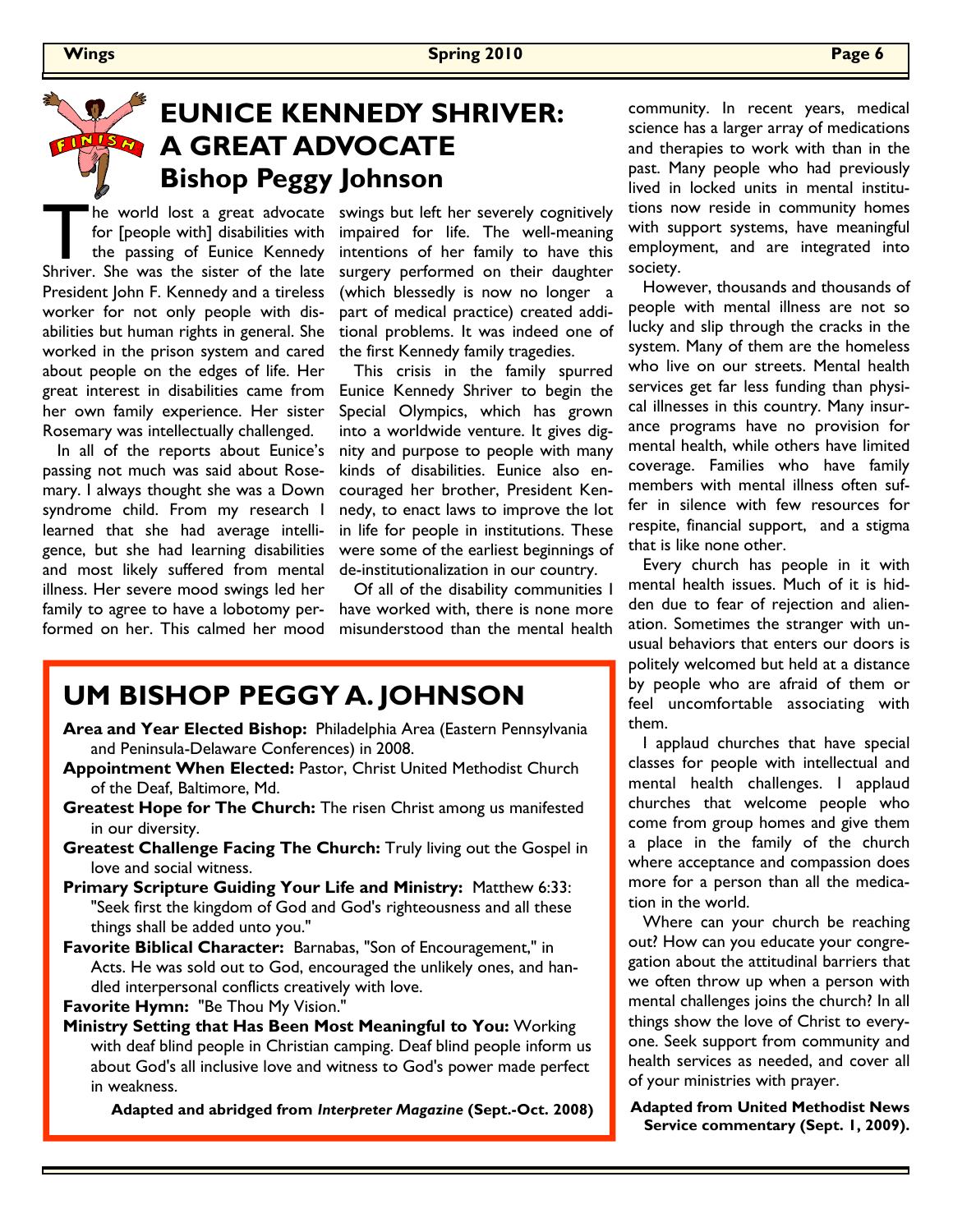

# CONFRONTING FEAR By Tim Gilmer

(Gilmer is the editor of New Mobility magazine. The following is from one of his "Bully Pulpit" editorial columns.)

handful of readers have com-<br>plained about my frequent refer-<br>ences to God in this column.<br>They think I should keep my belief to plained about my frequent references to God in this column. They think I should keep my belief to myself. Truth is, that's easier said than done. In fact, it's next to impossible to separate one's opinions from one's personal beliefs.

 Those readers who object to my writing about my belief do not seem to realize that they are basing their opinions on their own beliefs. From their letters, if I may paraphrase, they seem to say, "I believe there is no such thing as God, and I object to you using your column to say there is. Talk of God does not belong in a magazine about disability." Fortunately, we live in a country where freedom of expression and freedom of religion are inseparable. I claim both freedoms, as do readers of this column.

 As it happens, this month's cover story—about fear—is also related to personal belief. How we respond to stressful circumstances and fear has a great deal to do with what we believe or disbelieve.

 My own response to sudden paralysis, as a tentative 20-year-old, was to deny fear. Inwardly I was afraid, not knowing if I would ever meet someone who would love me, be able to secure a decent job, or find a place in society. Inwardly, I acted as if I didn't care about love, was unconcerned about working, and moved so often that my car seemed like home.

 But five years of denying my fears got me nowhere. I became embittered, alienated. Either God didn't exist, I reasoned, or he didn't care. Either way, I decided I would live by my own rules. My self-serving attitude left no room for God.

 I won't go into the details, but that approach didn't work. Alienation and unhappiness led to taking foolish risks. You know the story—substance abuse, careless living—many of us have wasted years there. Eventually I found myself in the worst mess of my life, much more serious than being hospitalized with an SCI after a plane crash.

 When I hit bottom (1971) and could not envision a future, in a moment of desperation I cried out to the God I had denied and was surprised to find him there. Slowly, over many years, bitterness turned to gratefulness, hope sprang from the ashes, and my life turned around. Instead of denying my fears, I began confronting them drawing on my fledgling faith.

 Some feel it is a sign of weakness to rely on God. They take pride in relying on themselves. While self-reliance is admirable, there are times when circumstances beyond our control all but overwhelm us, when even the strongest among us feel overtaken by hopelessness. What then?

 This issue is rich with resolution stories of people like you and me escaping the grip of fear, each in our own way.

 Forty years after my accident—and my knee-jerk denial of God—I learned that all major arteries to my heart were blocked and underwent a quintuple bypass and an arduous, protracted recovery. Surprisingly, I was at peace throughout the whole difficult process. During that time I leaned on my faith every day, as I do now.

> Reprinted by permission from New Mobility, originally titled "Bully Pulpit: Confronting Fear" (Aug. 2008); phone: 888-850-0344; Web site: www.newmobility.com.

### HOPE WITHIN THE VOID By Richard Rohr

It should be the work of Christians who believe in the paschal<br>mystery to help people when they are being led into the dark-<br>ness and the void. The believer has to tell those in pain that the<br>is not forever: there is a lig mystery to help people when they are being led into the darkness and the void. The believer has to tell those in pain that this is not forever; there is a light and you will see it. This isn't all there is. Trust it. Don't try to rush through it. We can't leap over our grief work. Nor can we skip over our despair work. We have to feel it. That means that in our life we have some blue days or dark days.

 Historic cultures saw it as the time of incubation, transformation, and necessary hibernation. It becomes sacred space, and yet this is the very space we avoid. When we avoid darkness, we avoid tension, spiritual creativity, and finally transformation. We avoid God who works in the darkness--where we are not in control! Maybe that is the secret.

> From Everything Belongs: The Gift of Contemplative Prayer, ©1999 by Richard Rohr. The Crossroad Publishing Co.